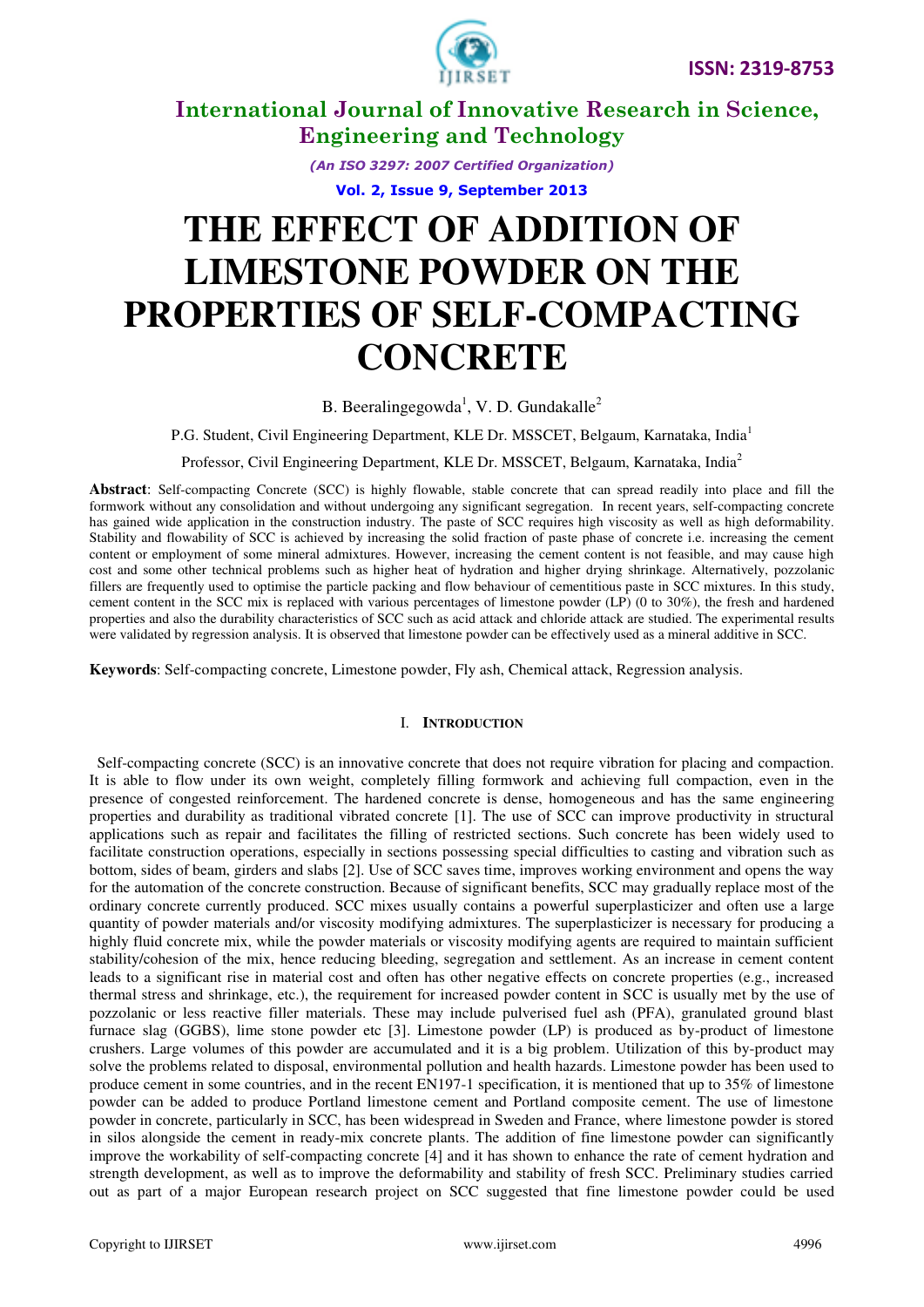

#### *(An ISO 3297: 2007 Certified Organization)*

#### **Vol. 2, Issue 9, September 2013**

effectively in SCC. The SCC mixes containing fine limestone powder showed improved fresh properties, higher than expected compressive strength and excellent surface finish. This was attributed to improved particle packing and water retention of the fresh mixes, as well as to possible chemical reactions involving cement hydrates and  $CaCO<sub>3</sub>$ . It is not certain, however, if different types and fineness of  $CaCO<sub>3</sub>$  powders could offer similar benefits to SCC [5].

In this study, cement content in the SCC mix is replaced with various percentages of limestone powder (0 to 30%). The objective of this investigation is to study the influence of limestone powders in SCC on the fresh and hardened properties and also the durability characteristics of SCC, such as acid attack and chloride attack. The experimental results were validated by regression analysis. It is observed that limestone powder can be effectively used as a mineral additive in SCC.

#### II. **MATERIALS AND EXPERIMENTATION**

#### *A. Materials*

- *Cement*: Ordinary Portland cement (OPC) (43 grade) with specific gravity of 3.15 and fineness of 290 m<sup>2</sup>/kg confirming to IS 8112:1989 is being used.
- *Fine aggregate*: The sand used for the experimental program was locally procured and was confirming to zone-III. The specific gravity of fine aggregate was 2.65 and bulk density 1600 kg/m<sup>3</sup>.
- *Coarse aggregate*: Locally available crushed angular coarse aggregate having the maximum size of 12.5 mm were used in the present work. The specific gravity of coarse aggregate was 2.82 and bulk density 1553  $kg/m<sup>3</sup>$ .
- *Fly ash*: Fly ash from Raichur thermal power station, Karnataka has been used as cement replacement material with a specific gravity of 2.2 and fineness of 229  $m^2/kg$ .
- *Limestone powder*: Locally available fine limestone powder is also used as partial cement replacement material.
- *Water*: Potable tap water was used for the preparation of specimens and for the curing of specimens.
- *Superplasticizer*: Poly-carboxylic ether based superplasticizer was used. Relative density of superplasticizer was 1.08 at  $25^{\circ}$  C.

#### *B. Mixture Proportions*

 In the present investigation the percentage of fly ash is fixed as 30% by carrying out trials on workability test and for this percentage of fly ash, the limestone powder is varied as  $0\%, 5\%, 10\%, 15\%, 20\%, 25\%$  and  $30\%$  and changes in the behaviour of SCC in fresh state and hardened state is being studied. The fly ash and limestone powder replaces the cement partially. Nan-su method of mix design is adopted for designing M40 grade of mix. The mix proportion and the mix designation for various percentage of replacement of cement by limestone powder are shown in table 1 and 2.

| <b>Particulars</b>          | Quantity $(kg/m3)$ |  | Mix Designation | % replacement of cement |
|-----------------------------|--------------------|--|-----------------|-------------------------|
|                             |                    |  |                 | with limestone powder   |
| Powder (cement $+$ fly ash) | 465.75             |  | RM              |                         |
| F.A                         | 941.76             |  | M1              |                         |
| Water                       | 182.49             |  | M <sub>2</sub>  | 10                      |
|                             |                    |  | M <sub>3</sub>  |                         |
| C.A                         | 778.67             |  | M4              | 20                      |
| Superplasticizer            |                    |  | M5              |                         |
|                             |                    |  | М6              |                         |

Table 1: Mix Proportion of SCC. Table 2: Mix Designation.

 Necessary care is taken in proportioning the ingredients. The cement, fly ash and fine aggregates were mixed dry until the mixture was thoroughly blended in the case of control mix and in the case of other mixes with limestone powder. The coarse aggregate was then added and mixed to distribute it uniformly. Initially 70% of water was added to the dry mixture to attain homogeneity and then the remaining 30% suspension of superplasticizer prepared in water was added and the mixing was continued to obtain homogeneous mix. It is found that the process needs longer time than for conventional concrete mixes.

 Cube specimens of size 150 mm and cylindrical specimens of diameter 150 mm and length 300 mm were cast to determine compressive and splitting tensile strength respectively. Flexural strength is calculated by preparing beam specimens of size  $100\times100\times500$  mm.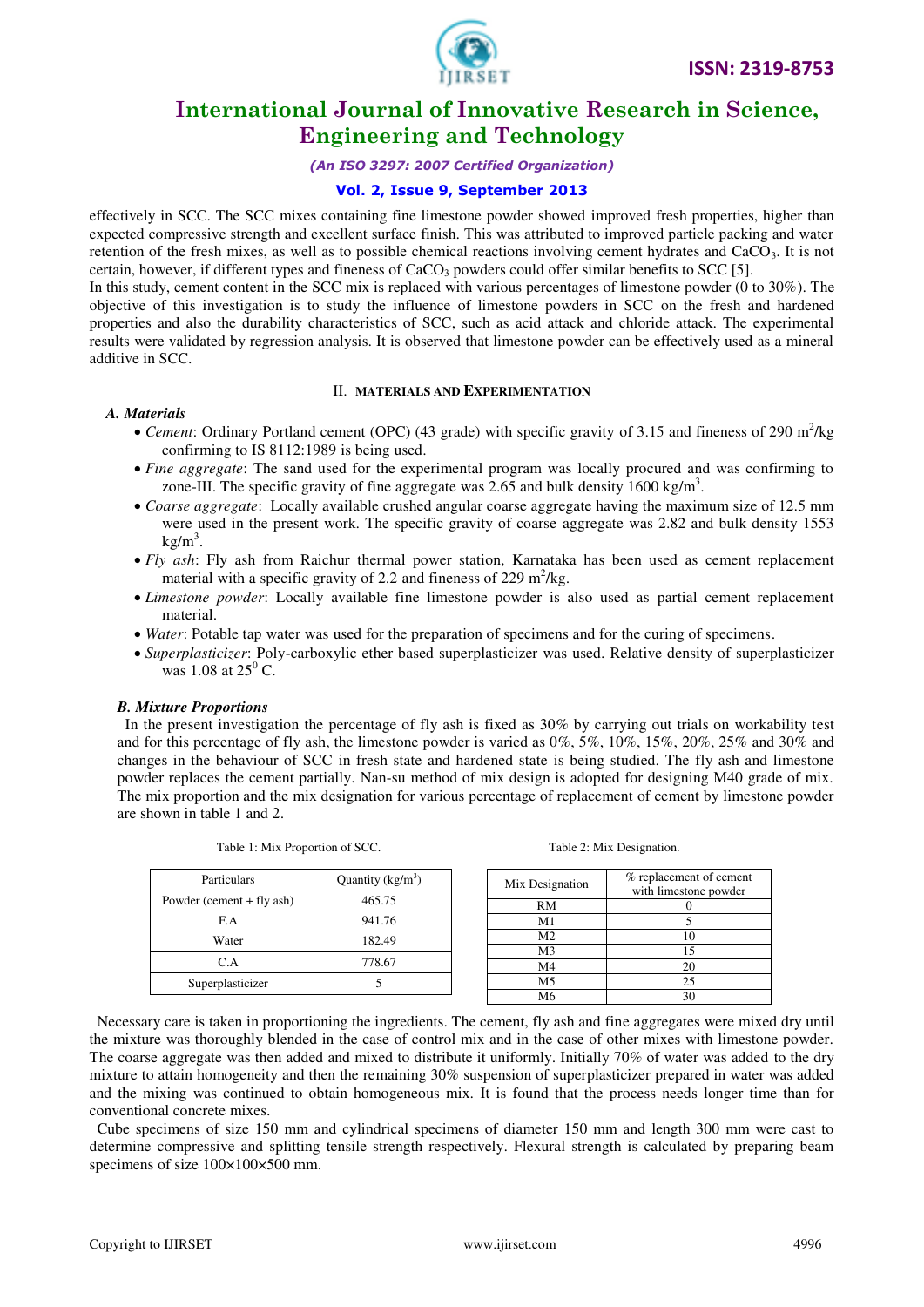

*(An ISO 3297: 2007 Certified Organization)* 

**Vol. 2, Issue 9, September 2013**

#### *C. Testing*

Tests on fresh SCC were determined by conducting a) slump flow test and  $T_{50cm}$  slump flow test b) V-funnel flow test c) U- box test d) L- box test d) Orimet test and tests on hardened properties were determined by conducting cube compressive strength, splitting tensile strength, flexural strength. Durability tests were carried out for acidic attack test and chloride attack test.

#### III. **RESULTS AND DISCUSSION**

#### *A. Fresh properties*

The workability test of SCC mixes with different percentage replacement of cement with limestone powder are determined by conducting tests such as slump flow test and  $T_{50 \text{ cm}}$  slump flow test, V-funnel test, U- box test, L- box test, and Orimet test for each percentage replacement. The results are tabulated for all the mixes with EFNARC recommended limits (RL) [1] in the table 3. It is observed that up to 20% of cement can be replaced by limestone powder without affecting self compactability.

| $%$ of LP | Mix | Slump(mm)   | $T_{50 \text{ cm}}$ slump flow (sec) | V funnel (sec) | Orimet (sec) | L box $(h_2/h_1)$ | $U$ box $(mm)$ |
|-----------|-----|-------------|--------------------------------------|----------------|--------------|-------------------|----------------|
|           | RM  | 630         | 3.47                                 | 7.6            |              | 0.68              | 12             |
|           | M1  | 637         | 4.1                                  | 8.4            |              | 0.74              | 16             |
| 10        | M2  | 651         | 4.27                                 | 9.2            |              | 0.79              | 21             |
|           | M3  | 665         | 4.43                                 | 10.5           |              | 0.85              | 24             |
| 20        | M4  | 674         | 4.57                                 | 11.3           |              | 0.92              | 28             |
| 25        | M5  | 585         | 5.4                                  | 13.5           |              | 1.2               | 33             |
| 30        | M6  | 576         | 6.15                                 | 14.7           | 13           | 1.6               | 37             |
| <b>RL</b> |     | $600 - 800$ | $2 - 5$                              | $6 - 12$       | $0 - 5$      | $0.8 - 1.0$       | $0 - 30$       |







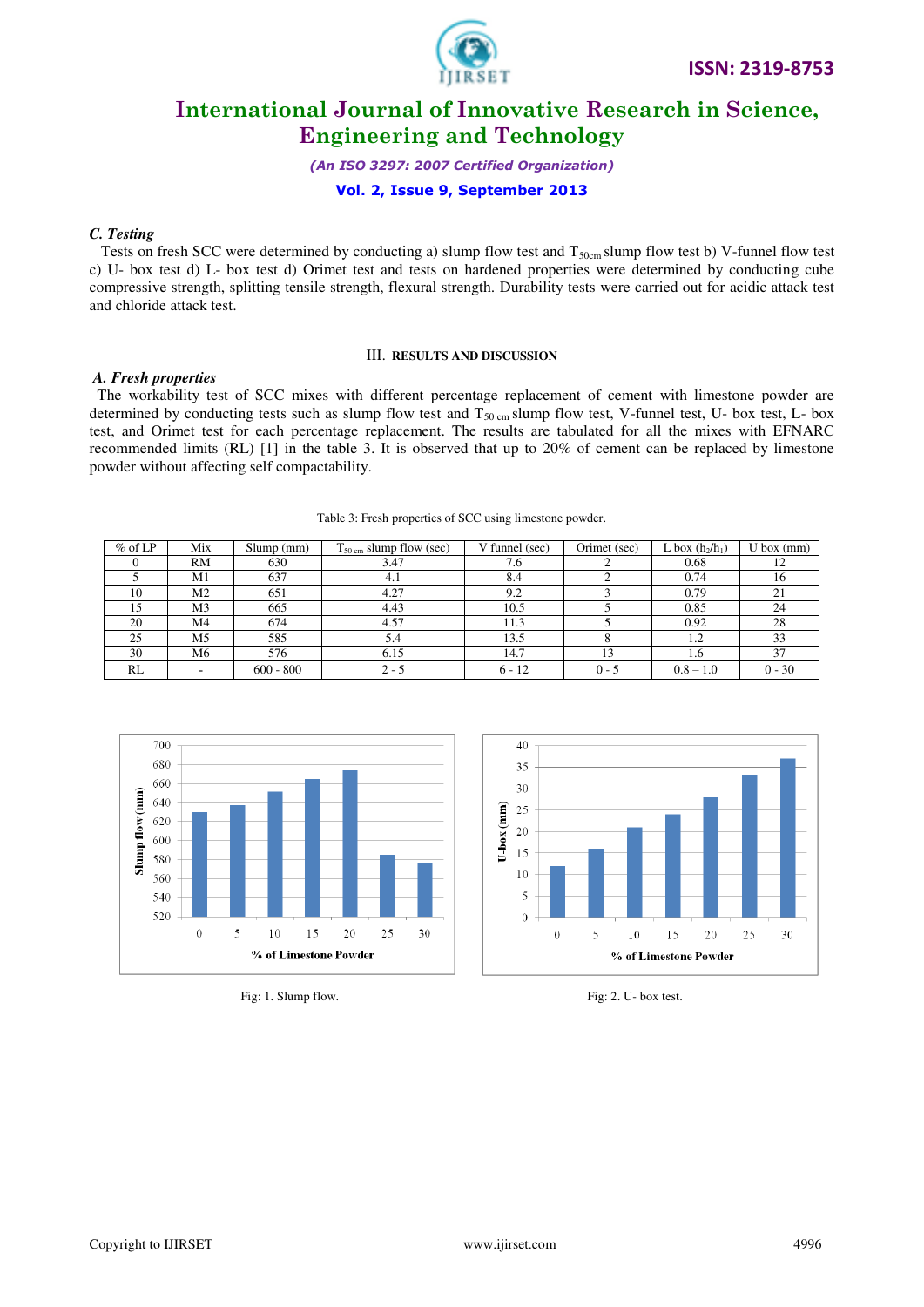

 $16$ 

 $14$ 

 $12$ 

 $10$ 

8

6

 $\overline{4}$ 

 $\overline{2}$ 

 $\Omega$ 

 $\theta$ 

5

V funnel (sec)



### **Vol. 2, Issue 9, September 2013**





 $10$ 

15

% of Limestone Powder

20

25

30





 $10$ 

 $15$ 

% of Limestone Powder

20



From the table 3, and fig 1, 2, 3, 4, 5, 6, it is observed that first five mixes RM, M1, M2, M3 and M4 were admissible and met the SCC acceptance criteria. It is observed that up to 20% of cement can be replaced by limestone powder without affecting self compactability. The mixes M5 and M6 show lower self compactability, because with the increase in limestone powder the mix becomes denser and hence less self compactable. Comparison of workability test results of different combinations of mixes with the reference mix show that with increase in the percentage of limestone powder up to 20% in the mixes, the mixes were more workable.

#### *B. Hardened properties*

7

 $\overline{6}$ 

5

 $\overline{4}$ 

 $\overline{3}$ 

 $\overline{2}$ 

 $\mathbf{1}$ 

 $\overline{0}$ 

 $\overline{0}$ 

5

 $\Gamma_{50}$  flow (sec)

#### *a) Compressive strength*

 The compressive strength test on cube specimens is conducted as per IS 516-1959. The test results on cube compressive strength of SCC is given in Table 4 and plotted in Fig 7. It has been observed that the compressive strength increases up to 20% limestone powder content but decreases on further addition of limestone powder. Maximum increase of 17.74 percent in compressive strength has been observed at 20 percent replacement of cement by limestone powder compared with reference concrete. Further it has been found that the increase in compressive strength observed is, when the cement has been replaced from 15 to 20 percent. Beyond 20 percent replacement the compressive strength is higher than reference mix, but the self compactability characters show downward trend. From the Fig 7 it is observed that the best-fit polynomial equation for compressive strength is  $y = -0.019x^2 + 0.705x + 40.78$  and the correlation coefficient  $r^2 = 0.711$ .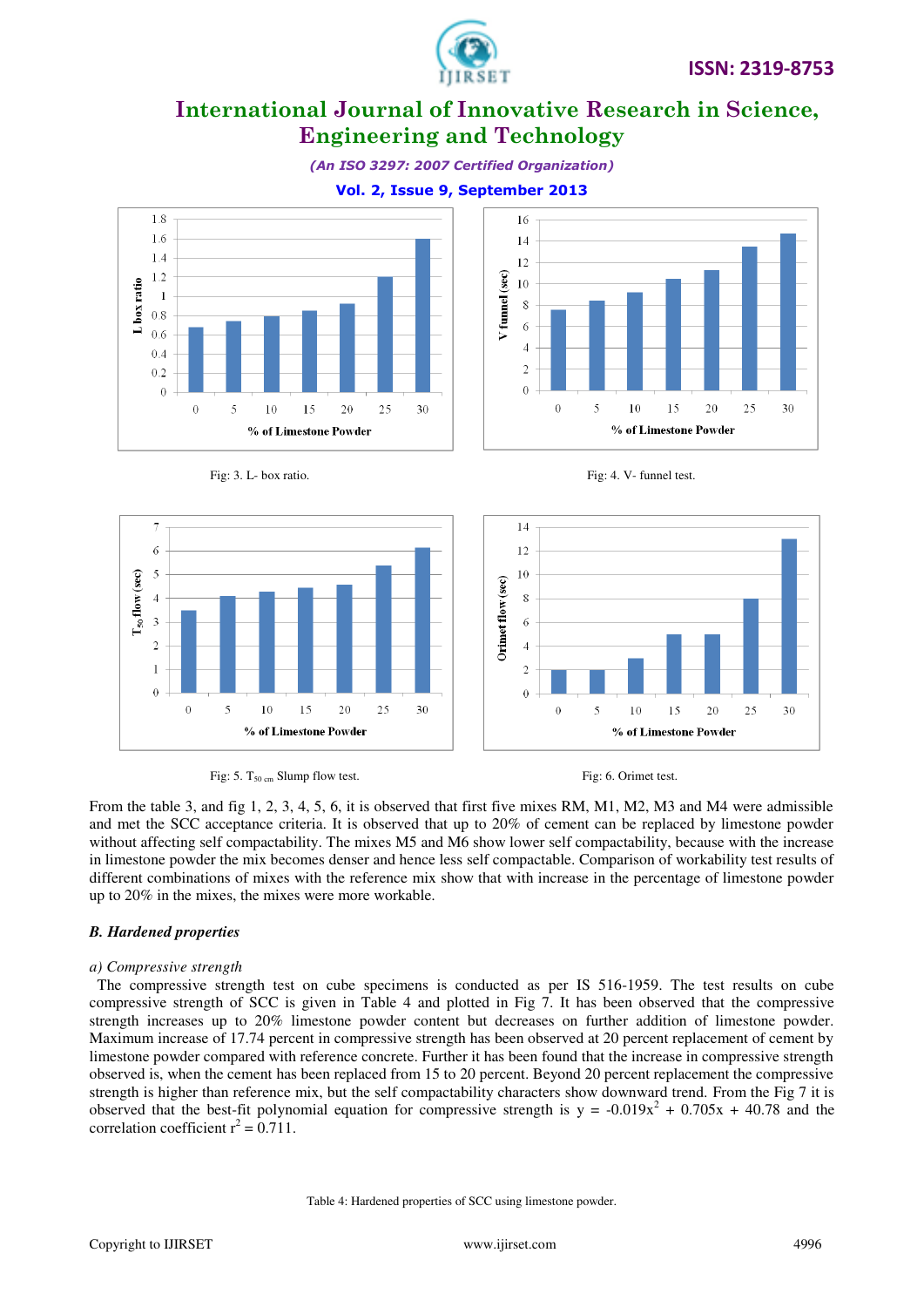

*(An ISO 3297: 2007 Certified Organization)* 

### **Vol. 2, Issue 9, September 2013**

| $%$ of LP      | Compressive Strength<br>(N/mm <sup>2</sup> ) | Split Tensile Strength<br>(N/mm <sup>2</sup> ) | Flexural strength<br>(N/mm <sup>2</sup> ) | Shear Strength<br>(N/mm <sup>2</sup> ) |
|----------------|----------------------------------------------|------------------------------------------------|-------------------------------------------|----------------------------------------|
| $\overline{0}$ | 41.93                                        | 3.49                                           | 6.08                                      | 7.59                                   |
| 5              | 42.82                                        | 3.68                                           | 6.24                                      | 7.95                                   |
| 10             | 44.59                                        | 3.87                                           | 6.37                                      | 8.33                                   |
| 15             | 46.11                                        | 4.1                                            | 6.48                                      | 8.7                                    |
| 20             | 49.37                                        | 4.15                                           | 6.64                                      | 9.25                                   |
| 25             | 46.37                                        | 3.73                                           | 6.4                                       | 8.14                                   |
| 30             | 42.96                                        | 3.54                                           | 6.32                                      | 7.59                                   |









#### *b) Split tensile strength*

 Split tensile test was carried out on compression testing machine as per IS 5816-1999. The test results on split tensile strength of SCC is given in Table 4 and plotted in Fig 8. It is observed that the variation in splitting tensile show the same trend as observed in compression strength. Increase in splitting tensile at 20% replacement of cement by limestone powder show maximum increase of 18.91% compared with reference mix. From the regression analysis of the test results shown in Fig 8, it is observed that the best-fit polynomial equation for split tensile strength is  $y = -0.002x^{2} + 0.079x + 3.421$  and the correlation coefficient  $r^{2} = 0.863$ .

*d) Flexural strength*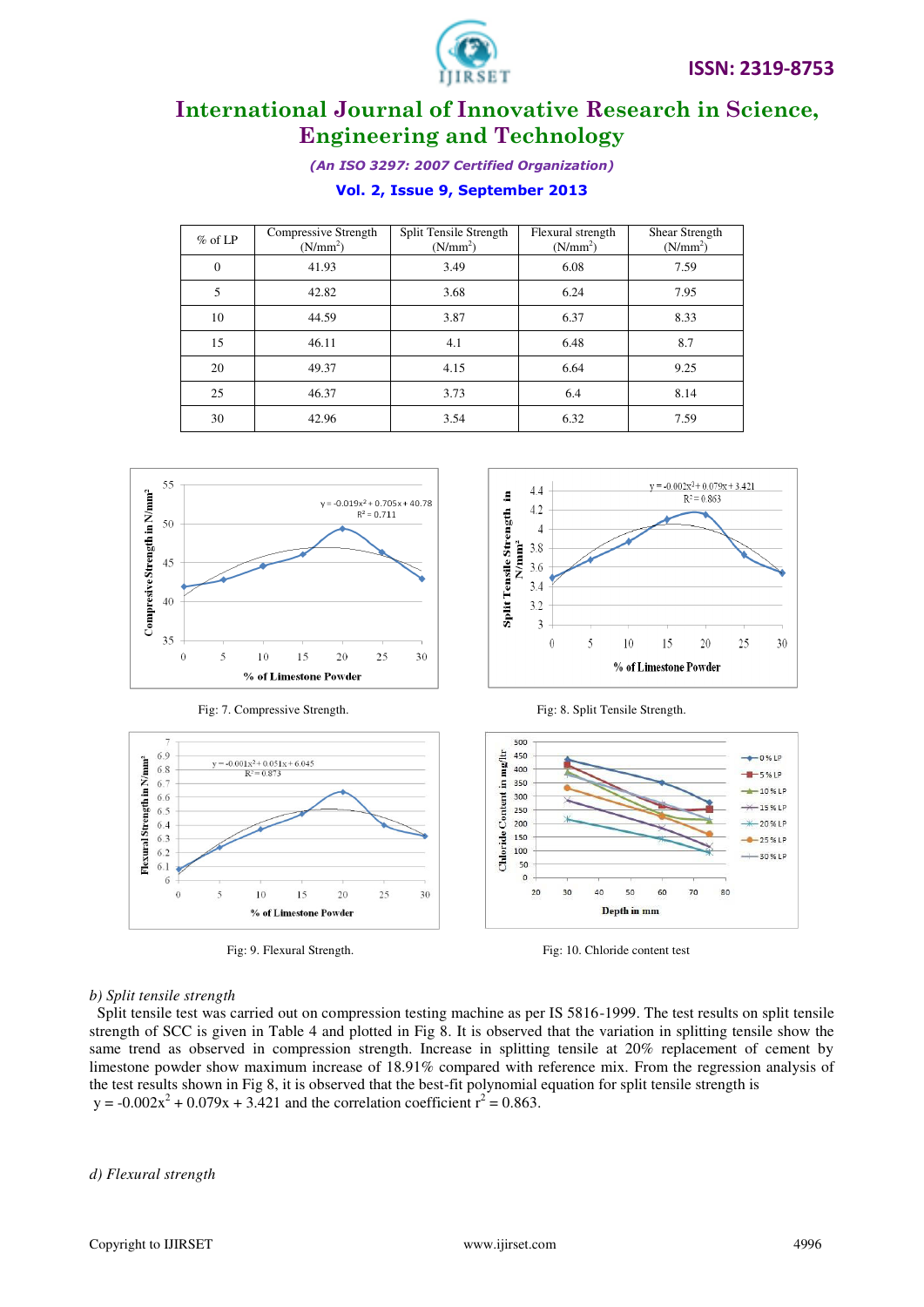

*(An ISO 3297: 2007 Certified Organization)* 

#### **Vol. 2, Issue 9, September 2013**

For evaluating the flexural strength, beam specimens of dimensions  $100\times100\times500$  mm were prepared. For testing two point loading was adopted on an effective span of 400 mm as per IS 516-1959. The test results are given in Table 4 and plotted in Fig 9. It has been observed that the 28-day flexural strength increases up to 20% replacement of cement by limestone powder but further addition of limestone powder decreases flexural strength. From the Fig 9 it has been observed that the best-fit polynomial equation for flexural strength is  $y = -0.001x^2 + 0.051x + 6.045$  and the correlation coefficient  $r^2 = 0.873$ 

#### *e) Chloride test*

 Chloride test was conducted on cube specimens after 28 days of curing. To evaluate the extent of chloride ingress, a small portion of concrete was extracted by drilling machine at a depth of 30 mm, 60 mm and 75 mm from top of the specimen. This powder sample was titrated against Silver Nitrate  $(AgNO<sub>3</sub>)$  solution to find the chloride content in the powder sample. It is observed from the Fig 10, that the chloride content decreases with increase in depth from the top. Results also indicate reduction in chloride with increase in replacement of cement by limestone powder, and beyond 20% the values are increasing but still lower than reference mix.

| Depth in<br>mm | $0\%$ LP | $5\%$ LP | 10 % LP | 15 % LP | 20 % LP | 25 % LP | $30\%$ LP |
|----------------|----------|----------|---------|---------|---------|---------|-----------|
| 30             | 435      | 416      | 390     | 285     | 216     | 331     | 380       |
| 60             | 350      | 265      | 235     | 183     | 142     | 225     | 276       |
| 75             | 278      | 252      | 211     | 116     | 93      | 160     | 215       |

Table 5: Chloride content of SCC using limestone powder.

#### *f) Acidic attack test*

Acid attack test was carried out on cube specimens after 28 days of curing, by subjecting specimens to acidic attack of pH=2 and pH=3 for a period of 60 days, after which specimens were washed thoroughly with water, dried and weighed accurately. Compressive strength results are shown in table 6 and the variation in strength is as shown in Fig 11. The test results indicate higher percentage of weight loss due to the replacement of cement with limestone powder compared with reference mix.

| Table 6: Acidic test of SCC using limestone powder. |  |  |
|-----------------------------------------------------|--|--|
|                                                     |  |  |

| Percentage<br>Replacement<br>of Cement<br>by Limestone<br>Powder | Specimen<br>Designation | Weight of<br>Specimens<br>before<br>Subjecting<br>to Acidic<br>attack $W_1$ | Weight of<br>Specimens<br>after<br>Subjected<br>to Acidic<br>attack $W2$ | Percentage<br>mass loss | 28 days<br>Mean<br>Compressive<br>Strength<br>(N/mm <sup>2</sup> )<br>before<br>subjecting to<br>Acidic attack | Percentage<br>Variation<br>with respect<br>$f_{\Omega}$<br>Reference<br>Mix | 28 days<br>Mean<br>Compressive<br>Strength<br>(N/mm <sup>2</sup> )<br>after<br>Subjecting to<br>Acidic attack | Percentage<br>Variation<br>with<br>respect to<br>Reference<br>Mix |
|------------------------------------------------------------------|-------------------------|-----------------------------------------------------------------------------|--------------------------------------------------------------------------|-------------------------|----------------------------------------------------------------------------------------------------------------|-----------------------------------------------------------------------------|---------------------------------------------------------------------------------------------------------------|-------------------------------------------------------------------|
| $0\%$                                                            | RM                      | 8.40                                                                        | 8.38                                                                     | 0.238                   | 41.93                                                                                                          | $\overline{0}$                                                              | 41.12                                                                                                         | $\mathbf{0}$                                                      |
| 5%                                                               | M1                      | 8.16                                                                        | 8.14                                                                     | 0.245                   | 42.82                                                                                                          | 2.12                                                                        | 41.33                                                                                                         | 0.51                                                              |
| 10%                                                              | M <sub>2</sub>          | 8.12                                                                        | 8.09                                                                     | 0.370                   | 44.59                                                                                                          | 6.34                                                                        | 43.34                                                                                                         | 5.39                                                              |
| 15%                                                              | M <sub>3</sub>          | 8.16                                                                        | 8.12                                                                     | 0.492                   | 46.11                                                                                                          | 9.96                                                                        | 45.78                                                                                                         | 11.33                                                             |
| 20%                                                              | M <sub>4</sub>          | 8.16                                                                        | 7.96                                                                     | 0.502                   | 49.37                                                                                                          | 17.74                                                                       | 47.78                                                                                                         | 16.20                                                             |
| 25%                                                              | M <sub>5</sub>          | 8.00                                                                        | 8.11                                                                     | 0.616                   | 46.37                                                                                                          | 10.58                                                                       | 45.12                                                                                                         | 9.72                                                              |
| 30%                                                              | M <sub>6</sub>          | 8.14                                                                        | 8.08                                                                     | 0.742                   | 42.96                                                                                                          | 2.45                                                                        | 42.01                                                                                                         | 2.16                                                              |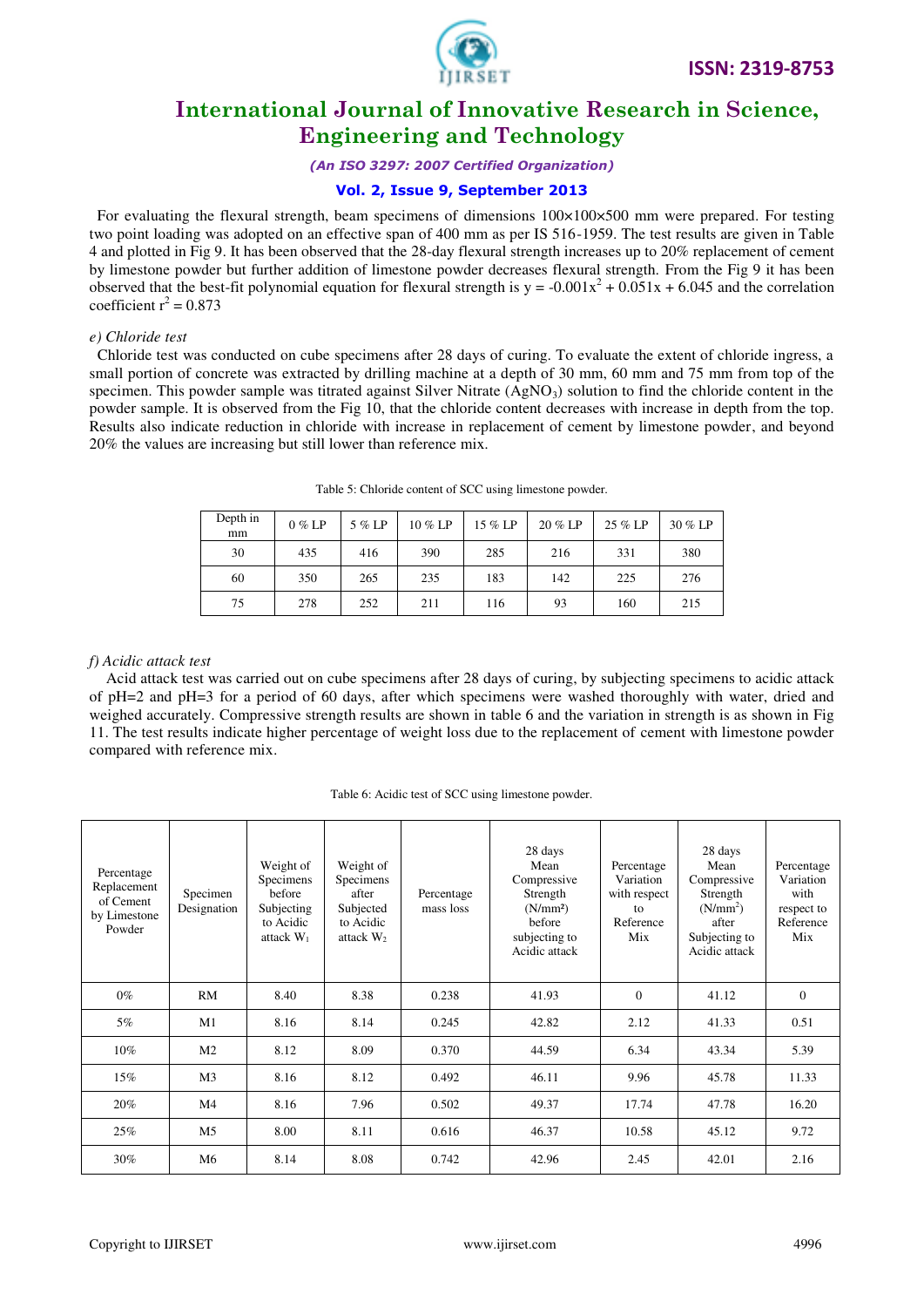

*(An ISO 3297: 2007 Certified Organization)* 

#### **Vol. 2, Issue 9, September 2013**



Fig: 11. Compressive Strength of Acidic attack test.

#### IV. **CONCLUSIONS**

 From the experimental investigation it was observed that the replacement of cement with limestone powder as mineral admixture in SCC with 30 percent fly ash show improved workability and mechanical properties up to 20 percent.

 Chloride content of SCC decreased with increase of cement replacement with limestone powder up to 20%. Further it was also observed that the chloride content reduced with increase in depth from the top surface of specimen. Compressive strength of SCC subjected to acidic attack decreased compared with reference mix.

 Regression analysis of mechanical properties indicated that the polynomial relationship gives good coefficients of correlation.

#### **REFERENCES**

- [1] Specifications and guidelines for self compacting concrete, EFNARC, 2005, Reading at: www.efnarc.org
- [2] Hwang, S. C., Kamal, H. K, and Bonneau, O., "Performance-Based Specifications of Self-Consolidating Concrete Used in Structural Applications", ACI Materials Journal, Vol. 103, No. 2, pp. 121–129, 2006.
- [3] Surabhi, C. S., Soman, M., Syam Prakash, V., "Influence of Limestone Powder on Properties of Self-Compacting Concrete", 10th National Conference on Technological Trends (NCTT09), pp. 161–164, 2009.
- [4] Uysal, M., and Yilmaz, K., "Effect of mineral admixtures on properties of self-compacting concrete", Cement & Concrete Composites, Vol. 33, pp. 771–776, 2011.
- [5] Zhu, W., and Gibbs, J., "Use of different limestone and chalk powders in self-compacting concrete", Cement & Concrete Research, Vol. 35, pp. 1457–1462, 2005.
- [6] Bosiljkov, V. B., "SCC mixes with poorly graded aggregate and high volume of limestone filler", Cement and Concrete Research, Vol.33, pp. 1279–1286, 2003.
- [7] Aggelos, S. G., Kosmas, K. S., and Nikolaos, S. A., "Properties of SCC Produced with Limestone Filler or Viscosity Modifying Admixture", Journal of Materials In Civil Engineering © ASCE, Vol. 22, pp. 352-360, 2010.
- [8] Brouwers, H., and Radix, H. J., "Self-Compacting Concrete: Theoretical and experimental study", Cement and Concrete Research, Vol. 35, pp. 2116– 2136, 2005.
- [9] Nan, S., Hsu, K. C., and Chai, H. W., "A simple mix design method for self-compacting concrete" Cement and Concrete Research, Vol. 31, pp. 1799–1807, 2001.
- [10] Jagdish, V., and Ranganath, R. V., Mixture proportioning procedures for Self Compacting Concrete, The Indian concrete Journal, pp. 13-21, 2004.
- [11] Okamura, H., and Ouchi, M., "Self-Compacting Concrete", Journal of Advanced Concrete Technology, Vol. 1, pp. 5-15, 2003.
- [12] Khayat, K. H., "Workability, Testing, and Performance of Self-Consolidating Concrete", ACI Materials Journal, Vol. 96, No. 3, pp. 346-354, 1999.
- [13] Okamura, H., "Self-Compacting High-Performance Concrete", Concrete International, pp. 50-54, 1996.
- [14] Rizwan, S. A., and Bier, T. A., "Self-Consolidating Mortars Using Various Secondary Raw Materials", ACI Materials Journal, Vol. 106, No. 1, pp. 25-32, 2009.
- [15] Ghezal, A., and. Khayat, K. H., "Optimizing Self-Consolidating Concrete with Limestone Filler by Using Statistical Factorial Design Methods", ACI Materials Journal, Vol. 99, No. 3, pp. 264-272, 2002.
- [16] Tamimi, A. K., and Sonebi, M., "Assessment of Self-Compacting Concrete Immersed in Acidic Solutions", Journal of Materials in Civil Engineering, Vol. 15, No. 4, pp. 354-357, 2003.
- [17] Sonebi, M., and Nanukuttan, S., "Transport Properties of Self-Consolidating Concrete", ACI Materials Journal, Vol. 106, No. 2, pp. 161-166, 2009.
- [18] Sonebi, M., Grunewald, S., and Walraven, J., "Filling Ability and Passing Ability of Self-Consolidating Concrete", ACI Materials Journal, Vol. 104, No. 2, pp. 162-170, 2007.